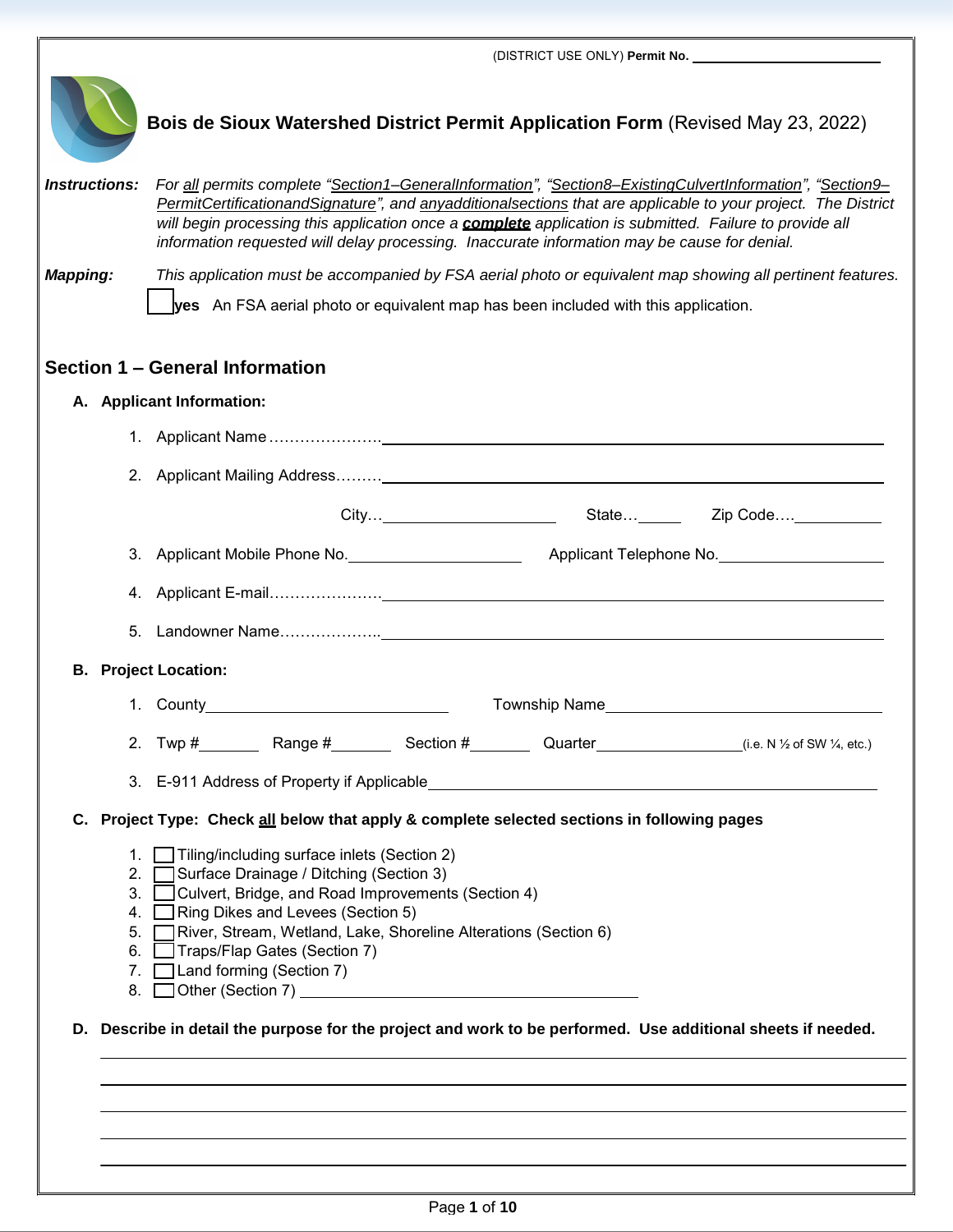# **Section 2 – Tiling**

*Notice: The District encourages gate or pump controls on all tile projects. Tile projects that include controls which allow for the tile system to be "shutoff" when necessary are not restricted by drainage coefficient (Dc) limitations. Tile projects that do not include controls are restricted to a 1/4 inch per day D<sub>c</sub>. The D<sub>c</sub> limitation applies to the design of the project outlet only.*

*Drainage coefficient = (design flow at the outlet in cfs) / (acres drained) / (0.042)*

## **A. Project Type (check all that apply):**

- 1.  $\Box$  Gravity pattern tile with control structures (i.e. gates, stop-logs, etc.)
- 2.  $\Box$  Gravity pattern tile without control structures (limited to  $\frac{1}{4}$  inch per day drainage coefficient)
- 3. Pattern tile project with pumped outlet
- 4. Random tile project with control structures
- 5. Random tile project without control structures (limited to  $\frac{1}{4}$  inch per day drainage coefficient)
- 6. Surface inlets (limited to 1 inch per day drainage coefficient)

## **B. Project Map**

**Lyes** The required accurate to scale map showing the following project features is included:

- 1. Date of the tile design is required on the map
- 2. Location and spacing of all tile lines including mains and individual laterals
- 3. Diameter of all tile lines including mains and individual laterals
- 4. Location and type of all surface inlets
- 5. Location of any man-made dikes or diversions intended to direct water to surface inlets
- 6. Location of all tile outlets
- 7. Location of control structures such as gate structures and lift stations
- 8. Description of tile material (i.e. plastic, concrete, metal, etc.)
- 9. Description of tile type (perforated, non-perforated, single wall, dual wall, etc.)
- 10. Trace the flow path for the first mile downstream of all project outlets and include location and size of culverts along the flow path (may require a separate map)

\_\_\_\_\_\_\_\_\_\_\_\_\_\_\_\_\_\_\_\_\_\_\_\_\_\_\_\_\_\_\_\_\_\_\_\_\_\_\_\_\_\_\_\_\_\_\_\_\_\_\_\_\_\_\_\_\_\_\_\_\_\_\_\_\_\_\_\_\_\_\_\_\_\_\_\_\_\_\_\_\_\_\_\_

\_\_\_\_\_\_\_\_\_\_\_\_\_\_\_\_\_\_\_\_\_\_\_\_\_\_\_\_\_\_\_\_\_\_\_\_\_\_\_\_\_\_\_\_\_\_\_\_\_\_\_\_\_\_\_\_\_\_\_\_\_\_\_\_\_\_\_\_\_\_\_\_\_\_\_\_\_\_\_\_\_\_\_\_

*Note: Providing a digital map showing the above information is required when using contractors and will expedite processing.* 

## **C. Contractor Information**

1. Name, address, e-mail and phone number of designer/installer if other than applicant

## **D. General Project Information**

1.  $\Box$  yes  $\Box$  ho Does the project include a lift/pump station?

2. yes  $\Box$  no  $\Box$  n/a For gravity outlet projects, does the project include control structures or gates?

- 3. yes  $\Box$  no Does the project include surface inlets?
	- a. If yes, what type of surface inlets (i.e. French, Hickenbottom, open inlet w/trash guard):

\_\_\_\_\_\_\_\_\_\_\_\_\_\_\_\_\_\_\_\_\_\_\_\_\_\_\_\_\_\_\_\_\_\_\_\_\_\_\_\_\_\_\_\_\_\_\_\_\_\_\_\_\_\_\_\_\_\_\_\_\_\_\_\_\_\_\_\_

 $\log$  |  $\log$  Does the project include dikes to direct flow to surface inlets?

- 4. Date of the tile design (required to also be shown on project map)
- 5. How many tile outlets are there?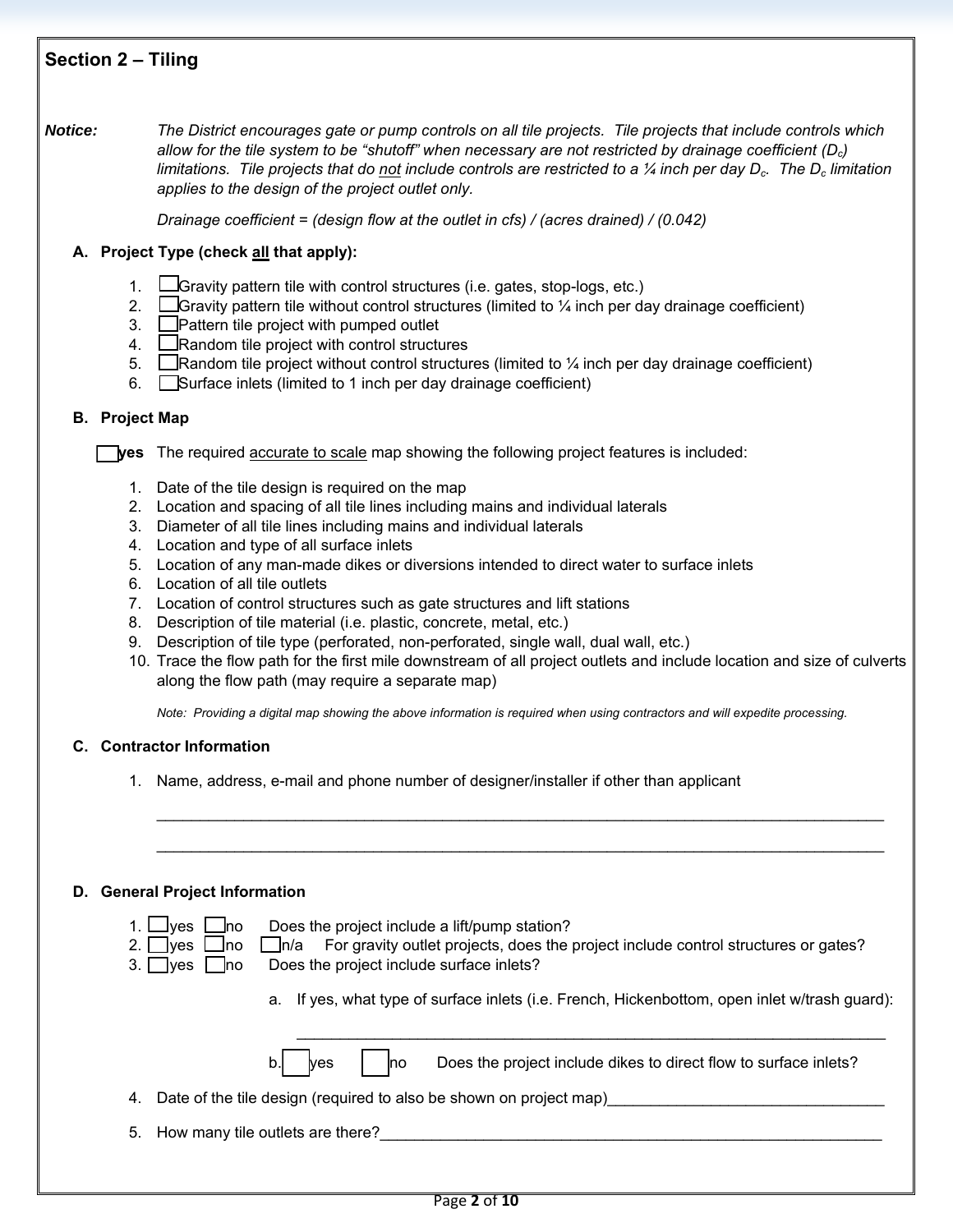|    |    | E. Subsurface Tile Design Information                                                                                                                                                                                                                                                                                                                                                                                         | <b>Outlet 1</b> | <b>Outlet 2</b> | Outlet 3                                                                                      |  |  |
|----|----|-------------------------------------------------------------------------------------------------------------------------------------------------------------------------------------------------------------------------------------------------------------------------------------------------------------------------------------------------------------------------------------------------------------------------------|-----------------|-----------------|-----------------------------------------------------------------------------------------------|--|--|
|    |    |                                                                                                                                                                                                                                                                                                                                                                                                                               |                 |                 |                                                                                               |  |  |
|    | 1. |                                                                                                                                                                                                                                                                                                                                                                                                                               |                 |                 |                                                                                               |  |  |
|    | 2. |                                                                                                                                                                                                                                                                                                                                                                                                                               |                 |                 |                                                                                               |  |  |
|    | 3. |                                                                                                                                                                                                                                                                                                                                                                                                                               |                 |                 |                                                                                               |  |  |
|    | 4. |                                                                                                                                                                                                                                                                                                                                                                                                                               |                 |                 |                                                                                               |  |  |
|    | 5. |                                                                                                                                                                                                                                                                                                                                                                                                                               |                 |                 |                                                                                               |  |  |
|    | 6. |                                                                                                                                                                                                                                                                                                                                                                                                                               |                 |                 |                                                                                               |  |  |
|    | 7. |                                                                                                                                                                                                                                                                                                                                                                                                                               |                 |                 |                                                                                               |  |  |
|    | 8. |                                                                                                                                                                                                                                                                                                                                                                                                                               |                 |                 |                                                                                               |  |  |
|    |    | Note: The overflow elevation of control structures must be higher than the highest tile line elevation as measured at the tile invert to<br>meet the definition of "controlled". Label outlets and surface inlets accordingly on the project map.                                                                                                                                                                             |                 |                 |                                                                                               |  |  |
| F. |    | <b>Surface Inlet Design Information</b>                                                                                                                                                                                                                                                                                                                                                                                       | Inlet 1         | Inlet 2         | Inlet <sub>3</sub>                                                                            |  |  |
|    | 1. |                                                                                                                                                                                                                                                                                                                                                                                                                               |                 |                 |                                                                                               |  |  |
|    | 2. |                                                                                                                                                                                                                                                                                                                                                                                                                               |                 |                 |                                                                                               |  |  |
|    | 3. |                                                                                                                                                                                                                                                                                                                                                                                                                               |                 |                 |                                                                                               |  |  |
|    |    | <b>G. Standard Permit Conditions:</b>                                                                                                                                                                                                                                                                                                                                                                                         |                 |                 |                                                                                               |  |  |
|    | 1. | Proper sizing of the first culvert downstream of the project is required. The applicant agrees to modify the<br>downstream culvert to comply with the District's surface water management goals. Assistance will be<br>provided by the District Engineer.                                                                                                                                                                     |                 |                 |                                                                                               |  |  |
|    | 2. | Erosion protection at the outlet in the form of riprap or equivalent is required. Any damage caused to public<br>facilities (including legal assessment drains) shall be paid for and remedied by the applicant.                                                                                                                                                                                                              |                 |                 |                                                                                               |  |  |
|    | 3. | Projects that do not include lift stations or gated controls are limited to 1/4 inch per day drainage coefficient<br>at the outlet, including projects with surface inlets.                                                                                                                                                                                                                                                   |                 |                 |                                                                                               |  |  |
|    | 4. | Surface inlets are limited to 1 inch per day drainage coefficient.                                                                                                                                                                                                                                                                                                                                                            |                 |                 |                                                                                               |  |  |
|    | 5. | All pumps must be turned off, and gates closed, during all times the district determines flood conditions exist<br>downstream. Determinations that flood conditions exist shall be shown on the District's website,<br>www.bdswd.com. All pump/gate owners and operators are required to either check the website daily, or<br>telephone the District office during the spring runoff and in the event of summer heavy rains. |                 |                 |                                                                                               |  |  |
|    | 6. | Projects with pump outlets must be "shut-off" if downstream culverts are being impacted by ice-buildup due<br>to freezing of tile discharge water                                                                                                                                                                                                                                                                             |                 |                 |                                                                                               |  |  |
|    |    | I accept and agree to comply with the above Standard Permit Conditions:                                                                                                                                                                                                                                                                                                                                                       |                 |                 |                                                                                               |  |  |
|    |    |                                                                                                                                                                                                                                                                                                                                                                                                                               |                 |                 |                                                                                               |  |  |
|    |    | <b>Applicant Signature</b><br><b>Landowner Signature</b>                                                                                                                                                                                                                                                                                                                                                                      |                 |                 | To sign up to receive flooding<br>alerts via text messages visit<br>the BdSWD website or scan |  |  |

the QR Code above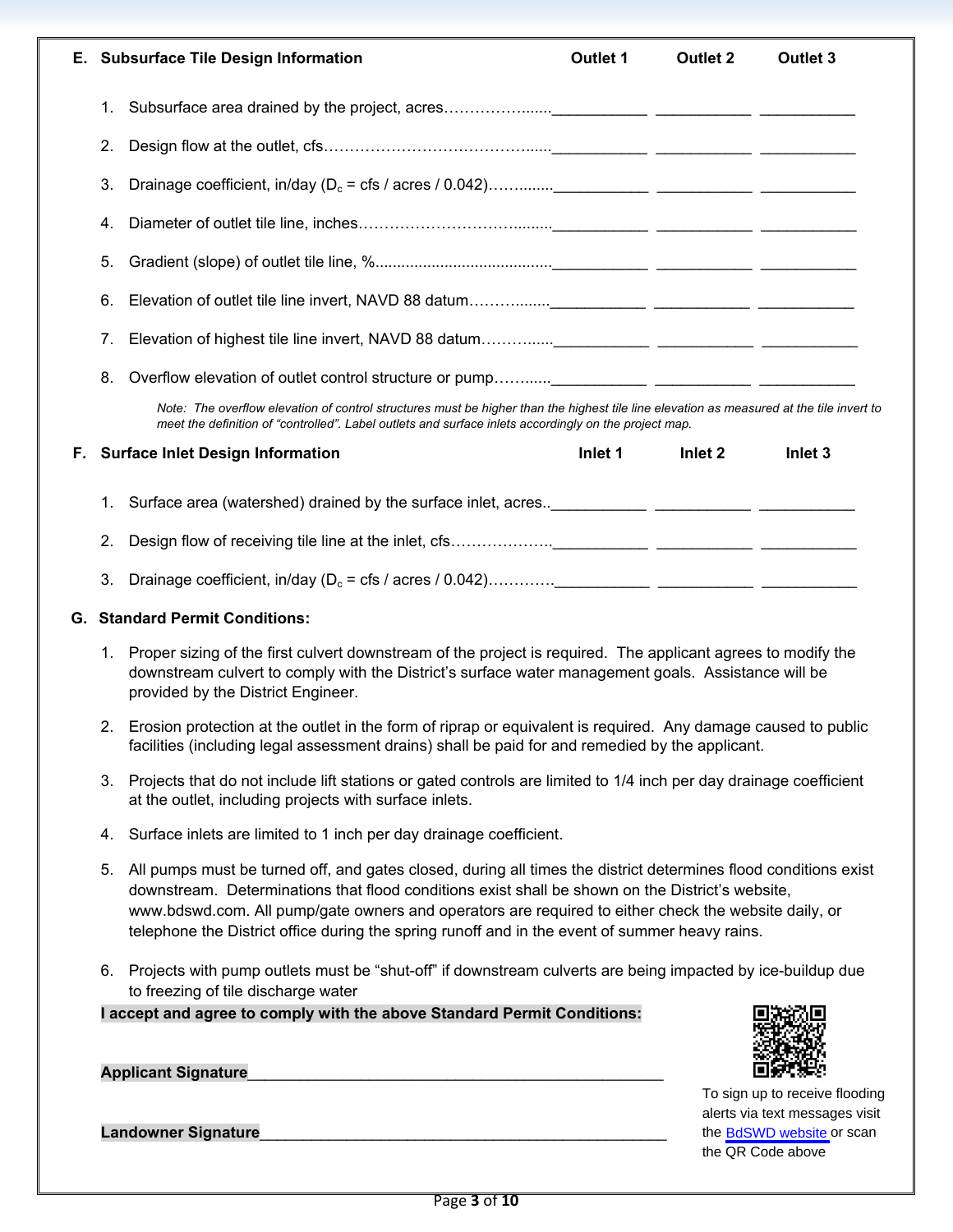## **Section 3 – Surface Drainage (ditching)**

*Notice: Excavation of ditches may cause problems with soil erosion. Applicant is encouraged to take steps to minimize the potential for erosion. Applicant must also complete "Section 2" if the project includes tile or surface inlets and "Section 4" if the project includes culvert replacements or improvements.*

*Reminder: The applicant must also complete Section 8 "Existing Culvert Information".*

### **A. Project Map**

 **yes** The required accurate to scale map showing the following project features is included:

- 1. A date is required on the map
- 2. Location of all surface drains to be constructed
- 3. Location of any man-made dikes intended to re-direct water
- 4. Location of control structures such as sluice gats, flap gates, etc.
- 5. Trace the flow path for the first mile downstream of all project outlets and include location and size of culverts along the flow path (may require a separate map)

\_\_\_\_\_\_\_\_\_\_\_\_\_\_\_\_\_\_\_\_\_\_\_\_\_\_\_\_\_\_\_\_\_\_\_\_\_\_\_\_\_\_\_\_\_\_\_\_\_\_\_\_\_\_\_\_\_\_\_\_\_\_\_\_\_\_\_\_\_\_\_\_\_\_\_\_\_\_\_\_\_\_\_\_

\_\_\_\_\_\_\_\_\_\_\_\_\_\_\_\_\_\_\_\_\_\_\_\_\_\_\_\_\_\_\_\_\_\_\_\_\_\_\_\_\_\_\_\_\_\_\_\_\_\_\_\_\_\_\_\_\_\_\_\_\_\_\_\_\_\_\_\_\_\_\_\_\_\_\_\_\_\_\_\_\_\_\_\_

\_\_\_\_\_\_\_\_\_\_\_\_\_\_\_\_\_\_\_\_\_\_\_\_\_\_\_\_\_\_\_\_\_\_\_\_\_\_\_\_\_\_\_\_\_\_\_\_\_\_\_\_\_\_\_\_\_\_\_\_\_\_\_\_\_\_\_\_\_\_\_\_\_\_\_\_\_\_\_\_\_\_\_\_

### **B. Contractor Information**

1. Name, address, e-mail, and phone number of contractor if other than applicant

### **C. General Project Information**

1. What will you do with the spoil (how will it be used)?

### **D. Design Information**

- 1. Watershed area drained by the project, acres……….…….\_\_\_\_\_\_\_\_\_\_\_\_\_\_\_\_\_\_\_\_\_\_\_\_\_\_\_\_\_\_\_\_\_\_\_\_\_\_
- 2. Channel bottom width, ft…..……….…………………………\_\_\_\_\_\_\_\_\_\_\_\_\_\_\_\_\_\_\_\_\_\_\_\_\_\_\_\_\_\_\_\_\_\_\_\_\_\_
- 3. Channel profile grade, % (vertical ft / horizontal ft x 100)....
- 4. Average channel depth from field elevation, ft…………….\_\_\_\_\_\_\_\_\_\_\_\_\_\_\_\_\_\_\_\_\_\_\_\_\_
- 5. Channel side slopes, Horizontal: Vertical (i.e. 3:1)………….

#### **E. Standard Surface Drain Permit Condition:**

1. Proper sizing of the first culvert downstream of the project is required. The applicant agrees to modify the downstream culvert to comply with the District's surface water management goals. Assistance will be provided by the District Engineer.

#### **I accept and agree to comply with the above Standard Permit Conditions:**

### **Applicant Signature**\_\_\_\_\_\_\_\_\_\_\_\_\_\_\_\_\_\_\_\_\_\_\_\_\_\_\_\_\_\_\_\_\_\_\_\_\_\_\_\_\_\_\_\_\_\_\_\_

#### Landowner Signature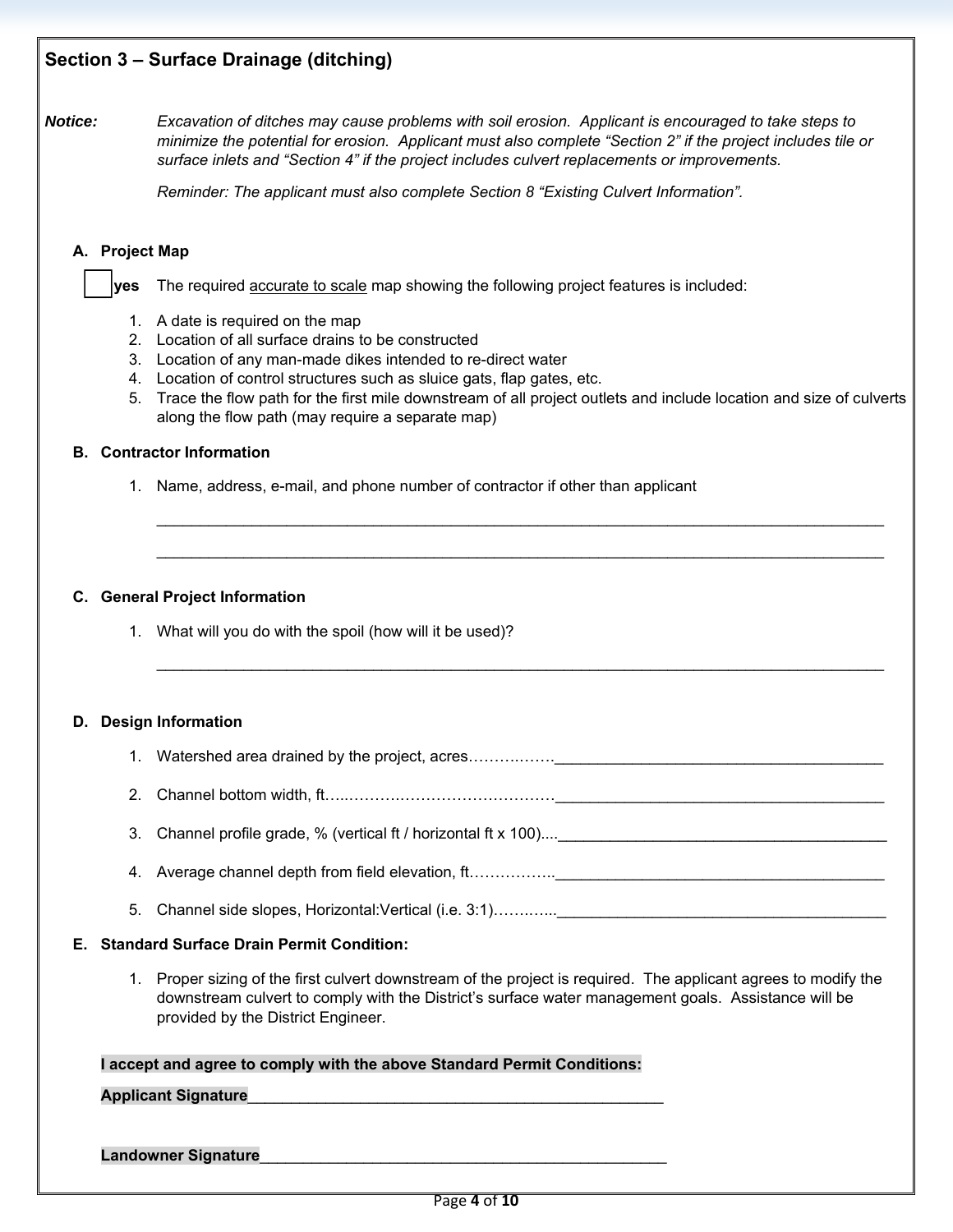*Notice: District policy requires that culvert sizing conforms to the District's surface water management goals. As such, proposed culverts will be reviewed by the District Engineer for conformance with District policy and objectives. Applicant must contact proper authority when working in public right-of-way.*

> *The District may provide cost share for private crossings when culverts are larger than 24 inches in diameter if they are located along the course of legal drains defined by Minnesota Statutes Chapter 103E. Check with the District Administrator to determine eligibility for cost share.*

> *Changes to road elevations or construction of new roads can significantly impact flooding. The District may require the applicant to submit additional technical information in order to assess impacts.*

## **A. Project Map**

 **yes** The required accurate to scale map showing the following project features is included:

- 1. Location of all proposed culverts/bridges to be added, replaced, or improved
- 2. Label size and type of all proposed culvert replacements/additions (i.e. round, arch, CMP, etc.)
- 3. Location of control structures such as sluice gats, flap gates, etc.
- 4. Location and length of road grading or road construction project (if applicable)
- 5. Trace the flow path for the first mile downstream of project, include location and size of culverts along the flow path (may require a separate map)

\_\_\_\_\_\_\_\_\_\_\_\_\_\_\_\_\_\_\_\_\_\_\_\_\_\_\_\_\_\_\_\_\_\_\_\_\_\_\_\_\_\_\_\_\_\_\_\_\_\_\_\_\_\_\_\_\_\_\_\_\_\_\_\_\_\_\_\_\_\_\_\_\_\_\_\_\_\_\_\_\_\_\_\_

6. A date is required on the map

### **B. Contractor Information**

1. Name, address, e-mail, and phone number of contractor if other than applicant

### **C. Culvert Design Information**

- 1. Watershed upstream of proposed culvert, acres..................................
- 2. Proposed upstream culvert invert elevation if known, NAVD 88 datum………
- 3. Proposed downstream culvert invert elevation if known, NAVD 88 datum......
- 4. Size of proposed culvert………..…………………………………………………..\_\_\_\_\_\_\_\_\_\_\_\_\_\_\_\_\_\_\_\_\_\_\_

### **D. Road Design Information (This section is for road improvement projects only)**

1. Describe the road project (start and stop locations, re-grade, overlay, complete reconstruction, new road)

\_\_\_\_\_\_\_\_\_\_\_\_\_\_\_\_\_\_\_\_\_\_\_\_\_\_\_\_\_\_\_\_\_\_\_\_\_\_\_\_\_\_\_\_\_\_\_\_\_\_\_\_\_\_\_\_\_\_\_\_\_\_\_\_\_\_\_\_\_\_\_\_\_\_\_\_\_\_\_\_\_\_\_\_

\_\_\_\_\_\_\_\_\_\_\_\_\_\_\_\_\_\_\_\_\_\_\_\_\_\_\_\_\_\_\_\_\_\_\_\_\_\_\_\_\_\_\_\_\_\_\_\_\_\_\_\_\_\_\_\_\_\_\_\_\_\_\_\_\_\_\_\_\_\_\_\_\_\_\_\_\_\_\_\_\_\_\_\_

- 2. Length of Road Project, feet………………………………………………………..\_\_\_\_\_\_\_\_\_\_\_\_\_\_\_\_\_\_\_\_\_\_\_
- 3. Existing road centerline elevation at the lowest point, NAVD 88 datum……...
- 4. Proposed road centerline elevation at the lowest point, NAVD 88 datum…....
- 5. yes |  $\sim$  Does the road construction project include re-grading or reconstruction of ditches?
- 6. **yes** Construction plans showing profiles, cross-sections, plan views, and culverts are included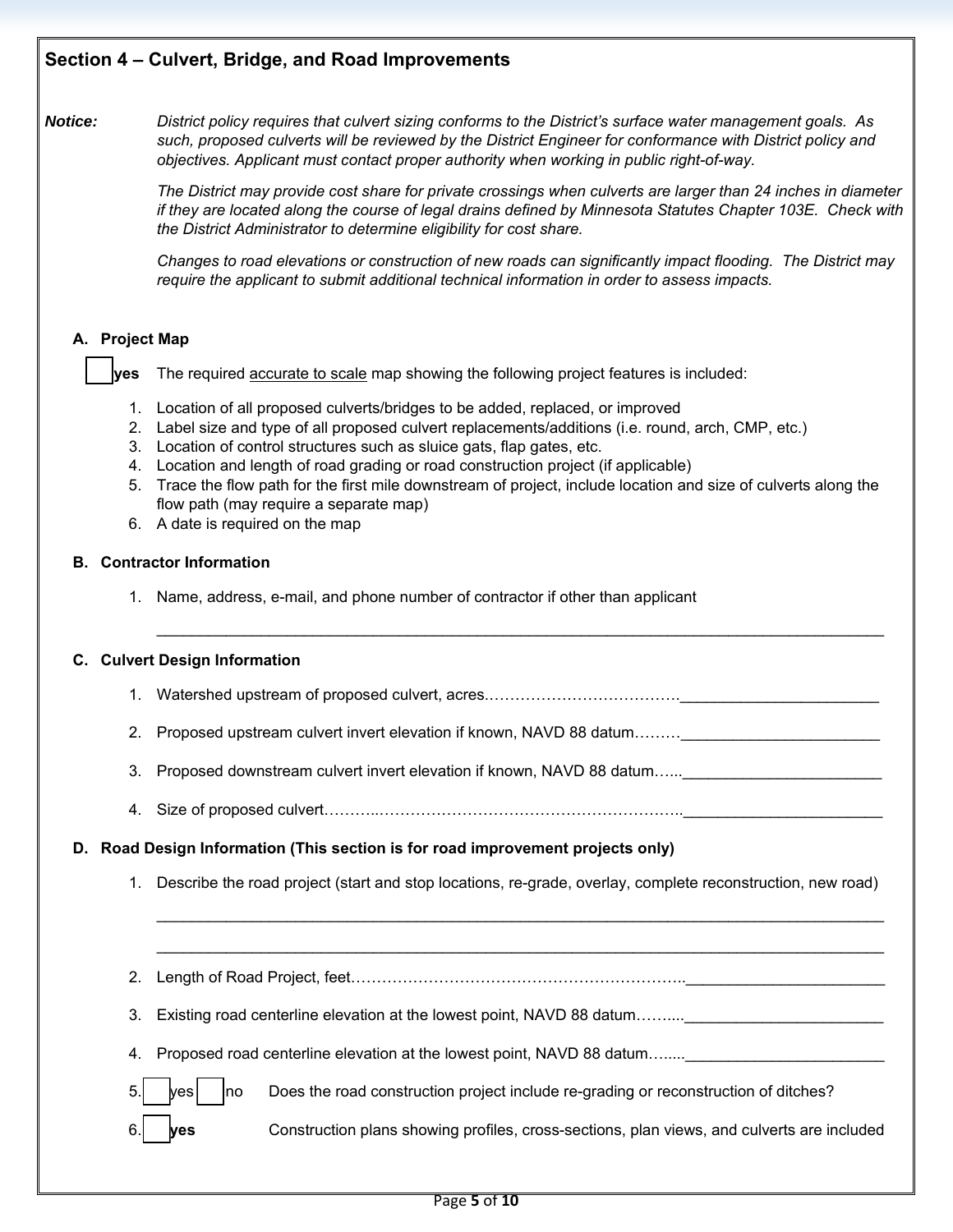## **Section 5 – Ring Dikes and Levees**

*Notice: The District supports ring dike and levee projects that reduce flood risks to developed properties. However, proposed levee projects designed to protect undeveloped lands from flooding tend to cause adverse flood impacts in other areas and therefore will generally not be permitted.*

> *Levees placed along channels or river banks are susceptible to failure. The district strongly recommends that applicants consult with a geotechnical engineer for the design and testing of their ring dike or levee.*

> *The applicant must notify the local land use Zoning Office or Minnesota Department of Natural Resources when seeking to construct a ring dike or levee. Floodplain regulations may apply to your project.*

## **A. Project Map**

 **yes** The required accurate to scale map showing the following project features is included:

- 1. Location of the proposed levee or ring dike
- 2. Location of culverts & closure structures (gates) through levee
- 3. Clearly identify the area you are trying to protect and the flooded area
- 4. Location of Flood Insurance Rate Map (FIRM) 100-yr floodplain and floodway (if it exists)
- 5. A date is required on the map

### **B. Contractor Information**

1. Name, address, e-mail, and phone number of contractor if other than applicant

## **C. Ring Dike or Levee Design Information**

1. Length of the levee or ring dike project, feet.…………………………………….\_\_\_\_\_\_\_\_\_\_\_\_\_\_\_\_\_\_\_\_\_\_\_

\_\_\_\_\_\_\_\_\_\_\_\_\_\_\_\_\_\_\_\_\_\_\_\_\_\_\_\_\_\_\_\_\_\_\_\_\_\_\_\_\_\_\_\_\_\_\_\_\_\_\_\_\_\_\_\_\_\_\_\_\_\_\_\_\_\_\_\_\_\_\_\_\_\_\_\_\_\_\_\_\_\_\_\_

\_\_\_\_\_\_\_\_\_\_\_\_\_\_\_\_\_\_\_\_\_\_\_\_\_\_\_\_\_\_\_\_\_\_\_\_\_\_\_\_\_\_\_\_\_\_\_\_\_\_\_\_\_\_\_\_\_\_\_\_\_\_\_\_\_\_\_\_\_\_\_\_\_\_\_\_\_\_\_\_\_\_\_\_

- 2. Proposed top of levee elevation, NAVD 88 datum……………………………………
- 3. Proposed top width of levee, feet……………………………………………….....\_\_\_\_\_\_\_\_\_\_\_\_\_\_\_\_\_\_\_\_\_\_\_
- 4. Proposed levee side slopes , H:V………..………………………………………..\_\_\_\_\_\_\_\_\_\_\_\_\_\_\_\_\_\_\_\_\_\_\_
- 5. 100-yr flood elevation (if known), NAVD 88 datum……………………………...\_\_\_\_\_\_\_\_\_\_\_\_\_\_\_\_\_\_\_\_\_\_\_
- 6. Source for determining 100-yr flood elevation (USGS gage, FIRM, etc.)…....\_\_\_\_\_\_\_\_\_\_\_\_\_\_\_\_\_\_\_\_\_\_\_
- 7. Approximate flood of record elevation (if known), NAVD 88 datum………….
- 8. yes no Are you using any public roads as a part of your levee or ring dike? If yes, contact road authority for permission
- 9. Wes L no Have you determined if a Flood Insurance Rate Map (FIRM) exists for the project area?
- 10. yes Construction plans showing profiles, cross-sections, plan views, and culverts are included
- 11. yes no A geotechnical engineer was utilized for the design of the ring dike or levee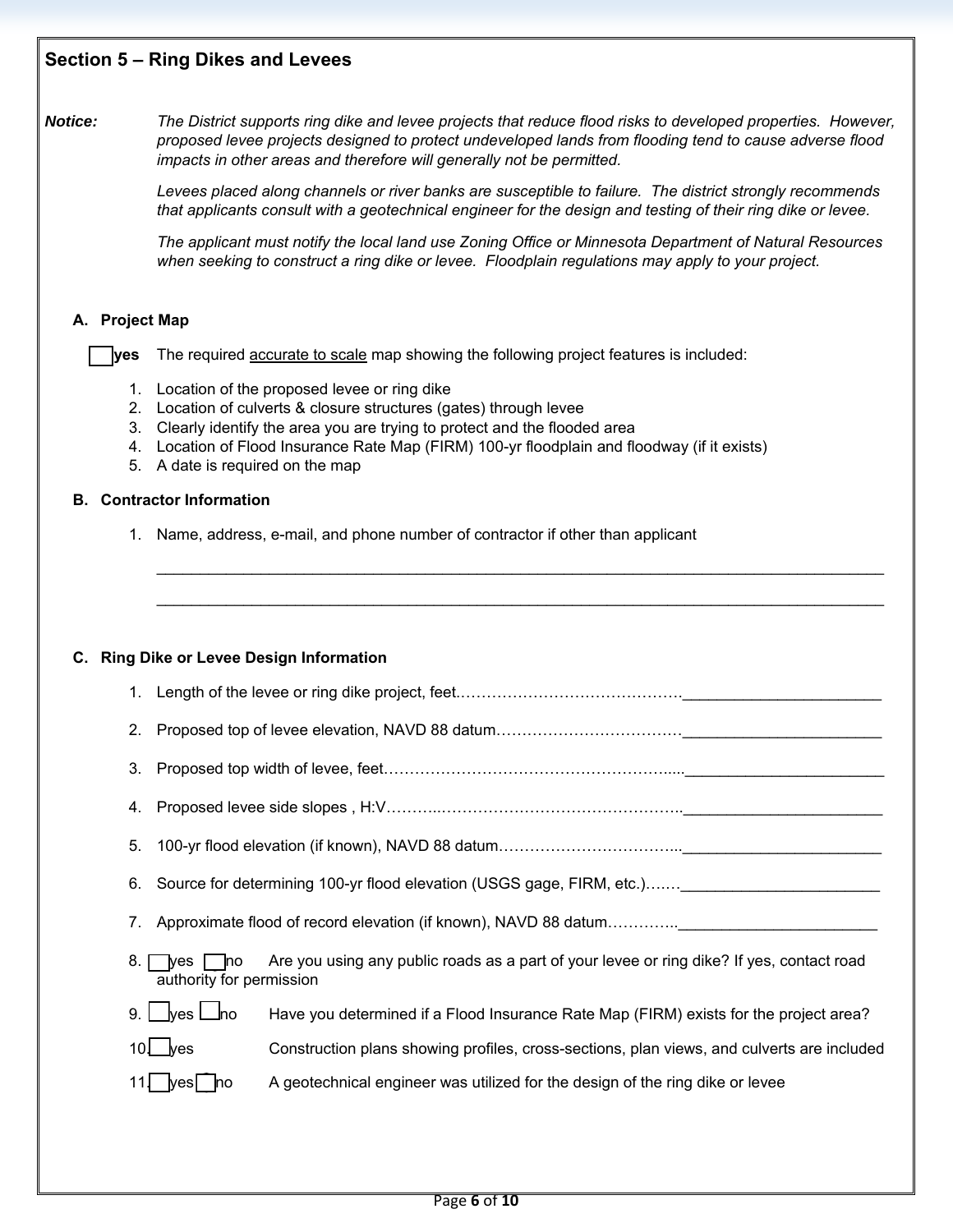# **Section 6 – River, Stream, Wetland, Lake, and Shoreline Alterations**

*Notice: In addition to this permit application, the applicant may need to notify the proper Federal, State and County officials when planning work in and around rivers, streams, wetlands, lakes, and shorelines.*

\_\_\_\_\_\_\_\_\_\_\_\_\_\_\_\_\_\_\_\_\_\_\_\_\_\_\_\_\_\_\_\_\_\_\_\_\_\_\_\_\_\_\_\_\_\_\_\_\_\_\_\_\_\_\_\_\_\_\_\_\_\_\_\_\_\_\_\_\_\_\_\_\_\_\_\_\_\_\_\_\_\_\_\_

\_\_\_\_\_\_\_\_\_\_\_\_\_\_\_\_\_\_\_\_\_\_\_\_\_\_\_\_\_\_\_\_\_\_\_\_\_\_\_\_\_\_\_\_\_\_\_\_\_\_\_\_\_\_\_\_\_\_\_\_\_\_\_\_\_\_\_\_\_\_\_\_\_\_\_\_\_\_\_\_\_\_\_\_

## **A. Project Map**

 **yes** The required accurate to scale map showing the following project features is included:

- 1. Location and extents of the intended work area
- 2. Location and extents of excavation areas
- 3. Location and extents of fill areas
- 4. Location of riprap, culverts, and any other installations
- 5. A date is required on the map

## **B. Contractor Information**

1. Name, address, e-mail, and phone number of contractor if other than applicant

## **C. Project Design Information**

- 1. yes A survey was completed for the project and survey drawings are included
- 2. yes Construction plans showing profiles, cross-sections, plan views, and culverts are included
- $3.$  yes A design date is included on the construction plans

## **D. Adjacent landowner Information**

a. Please provide the names and addresses of neighboring landowners on the space provided below

|    | 2. $\qquad \qquad$                                     |
|----|--------------------------------------------------------|
|    | 3.                                                     |
| 4. | <u> 1980 - Johann Stein, mars an t-Amerikaansk fer</u> |
|    |                                                        |
| 5. |                                                        |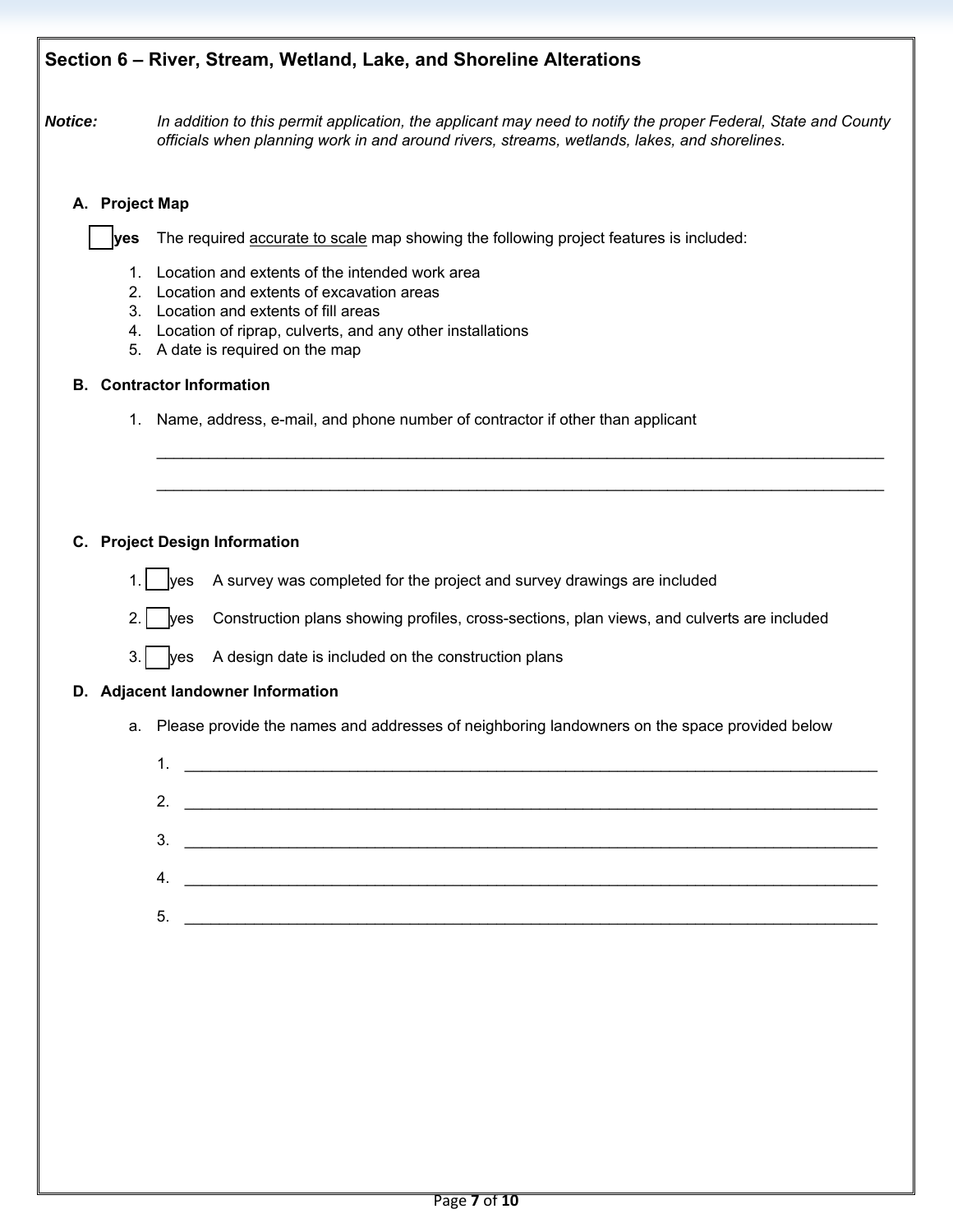# **Section 7 – Other (Including Culvert Traps / Flap Gates, Land Forming, Misc.)**

*Notice: The use of culvert traps and flap gates may cause adverse downstream flood impacts because they remove floodplain storage. The District will review flap gate installations from the standpoint of potential downstream adverse impacts.*

## **A. Project Map**

 **yes** An accurate to scale map showing relevant project features has been included

- 1. Location and extents of the intended work area
- 2. Location and extents of excavation areas
- 3. Location and extents of fill areas
- 4. Location of all relevant culverts and proposed flap gate installations (gates)
- 5. Clearing identify the area you are trying to protect from flooding if applicable
- 6. Trace the flow path for the first mile downstream of project, include location and size of culverts along the flow path (may require a separate map)

\_\_\_\_\_\_\_\_\_\_\_\_\_\_\_\_\_\_\_\_\_\_\_\_\_\_\_\_\_\_\_\_\_\_\_\_\_\_\_\_\_\_\_\_\_\_\_\_\_\_\_\_\_\_\_\_\_\_\_\_\_\_\_\_\_\_\_\_\_\_\_\_\_\_\_\_\_\_\_\_\_\_\_\_

\_\_\_\_\_\_\_\_\_\_\_\_\_\_\_\_\_\_\_\_\_\_\_\_\_\_\_\_\_\_\_\_\_\_\_\_\_\_\_\_\_\_\_\_\_\_\_\_\_\_\_\_\_\_\_\_\_\_\_\_\_\_\_\_\_\_\_\_\_\_\_\_\_\_\_\_\_\_\_\_\_\_\_\_

\_\_\_\_\_\_\_\_\_\_\_\_\_\_\_\_\_\_\_\_\_\_\_\_\_\_\_\_\_\_\_\_\_\_\_\_\_\_\_\_\_\_\_\_\_\_\_\_\_\_\_\_\_\_\_\_\_\_\_\_\_\_\_\_\_\_\_\_\_\_\_\_\_\_\_\_\_\_\_\_\_\_\_\_

\_\_\_\_\_\_\_\_\_\_\_\_\_\_\_\_\_\_\_\_\_\_\_\_\_\_\_\_\_\_\_\_\_\_\_\_\_\_\_\_\_\_\_\_\_\_\_\_\_\_\_\_\_\_\_\_\_\_\_\_\_\_\_\_\_\_\_\_\_\_\_\_\_\_\_\_\_\_\_\_\_\_\_\_

\_\_\_\_\_\_\_\_\_\_\_\_\_\_\_\_\_\_\_\_\_\_\_\_\_\_\_\_\_\_\_\_\_\_\_\_\_\_\_\_\_\_\_\_\_\_\_\_\_\_\_\_\_\_\_\_\_\_\_\_\_\_\_\_\_\_\_\_\_\_\_\_\_\_\_\_\_\_\_\_\_\_\_\_

\_\_\_\_\_\_\_\_\_\_\_\_\_\_\_\_\_\_\_\_\_\_\_\_\_\_\_\_\_\_\_\_\_\_\_\_\_\_\_\_\_\_\_\_\_\_\_\_\_\_\_\_\_\_\_\_\_\_\_\_\_\_\_\_\_\_\_\_\_\_\_\_\_\_\_\_\_\_\_\_\_\_\_\_

\_\_\_\_\_\_\_\_\_\_\_\_\_\_\_\_\_\_\_\_\_\_\_\_\_\_\_\_\_\_\_\_\_\_\_\_\_\_\_\_\_\_\_\_\_\_\_\_\_\_\_\_\_\_\_\_\_\_\_\_\_\_\_\_\_\_\_\_\_\_\_\_\_\_\_\_\_\_\_\_\_\_\_\_

\_\_\_\_\_\_\_\_\_\_\_\_\_\_\_\_\_\_\_\_\_\_\_\_\_\_\_\_\_\_\_\_\_\_\_\_\_\_\_\_\_\_\_\_\_\_\_\_\_\_\_\_\_\_\_\_\_\_\_\_\_\_\_\_\_\_\_\_\_\_\_\_\_\_\_\_\_\_\_\_\_\_\_\_

\_\_\_\_\_\_\_\_\_\_\_\_\_\_\_\_\_\_\_\_\_\_\_\_\_\_\_\_\_\_\_\_\_\_\_\_\_\_\_\_\_\_\_\_\_\_\_\_\_\_\_\_\_\_\_\_\_\_\_\_\_\_\_\_\_\_\_\_\_\_\_\_\_\_\_\_\_\_\_\_\_\_\_\_

7. A date is required on the map

## **B. Contractor Information**

a. Name, address, e-mail, and phone number of contractor if other than applicant

## **C. Project Design (use this section for land forming or other projects requiring major excavations & fills)**

a. yes A survey was completed for the project and survey drawings are included (if applicable)

 $\mathsf{b}$ . yes Construction plans showing profiles, cross-sections, plan views, and culverts are included

c.  $|$  yes A design date is included on the construction plans (if applicable)

### **D. Project Information**

a. Describe the purpose for the project and the work to be completed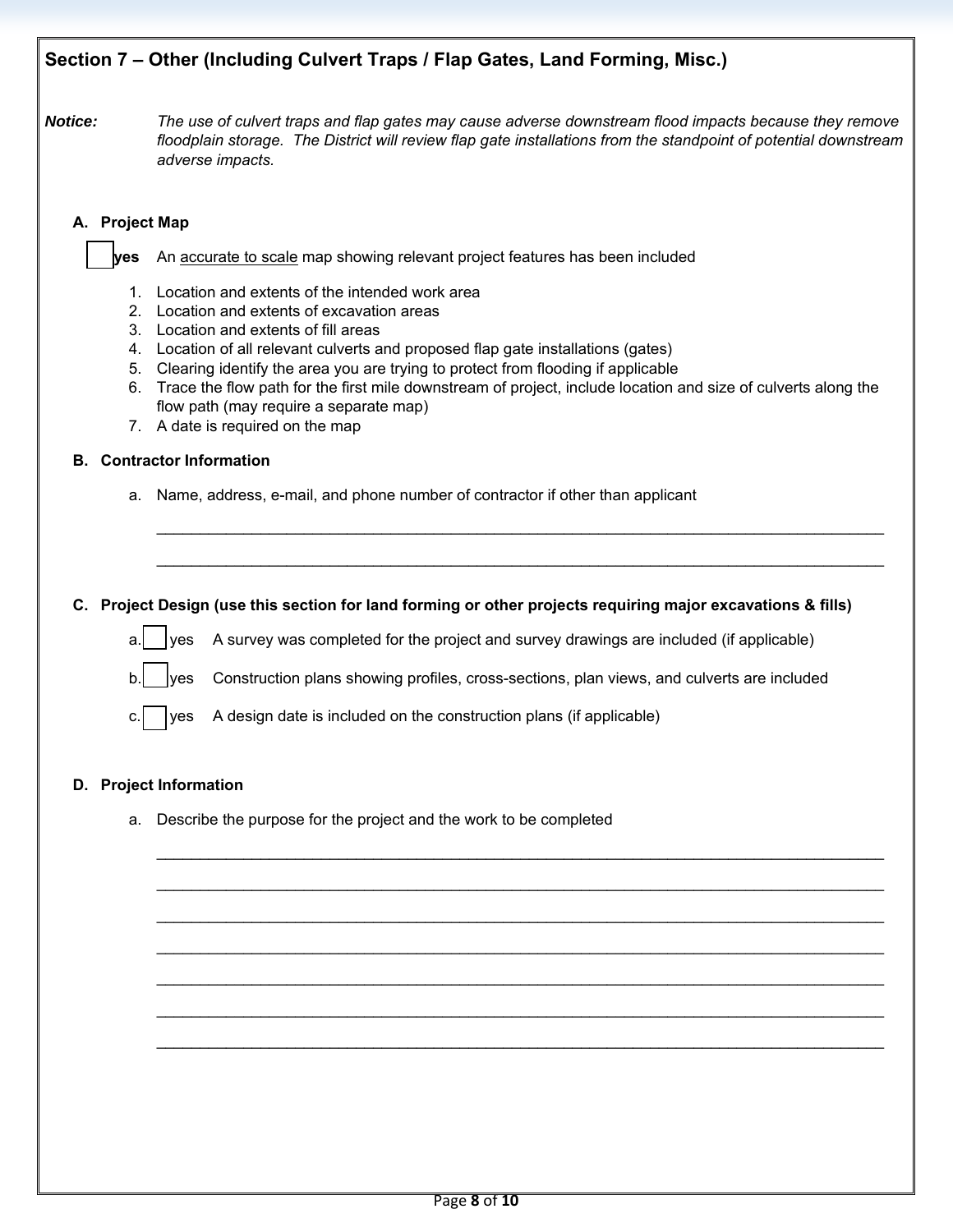# **Section 8 – Existing Culvert Information**

*Notice: You must provide any and all culvert/bridge information for culverts/bridges that are above, below, or associated with the project area. Be sure to include all culverts affecting the property even if not directly up or down stream. You must describe the culvert/bridge as instructed below. Measure all culverts/bridges to insure accuracy. Incorrect information may result in an invalid permit.*

*Number the culverts on the required map and place the description information here. Use additional sheets if necessary:* 

|    |    |                                                                                                                                                                                                                                |                   | <b>Arch</b>                      | Box            | <b>Other</b>                                                                                                                                                                                                                         |
|----|----|--------------------------------------------------------------------------------------------------------------------------------------------------------------------------------------------------------------------------------|-------------------|----------------------------------|----------------|--------------------------------------------------------------------------------------------------------------------------------------------------------------------------------------------------------------------------------------|
|    | b. | Material:                                                                                                                                                                                                                      | <b>Concrete</b>   | <b>Metal</b>                     | <b>Plastic</b> | <b>Other Contract Contract Contract Contract Contract Contract Contract Contract Contract Contract Contract Contract Contract Contract Contract Contract Contract Contract Contract Contract Contract Contract Contract Contra</b>   |
|    | C. | Dimensions, inches:                                                                                                                                                                                                            |                   | Diameter (round culverts only)   |                | Height x Width Learner                                                                                                                                                                                                               |
|    | d. | Owner:                                                                                                                                                                                                                         | <b>Township</b>   | County                           | State          | Other_________________________                                                                                                                                                                                                       |
|    | е. | Application:                                                                                                                                                                                                                   | <b>Centerline</b> | Approach                         | Other          | <u> 1980 - Jan Barbara Barbara, manazarta da </u>                                                                                                                                                                                    |
|    | f. |                                                                                                                                                                                                                                |                   |                                  |                | Approx. drainage area, acres                                                                                                                                                                                                         |
|    | g. | Does this culvert have a flap gate/trap?                                                                                                                                                                                       |                   | ves<br>– Ino                     |                |                                                                                                                                                                                                                                      |
|    |    |                                                                                                                                                                                                                                |                   |                                  |                |                                                                                                                                                                                                                                      |
| 2. | a. | Type:                                                                                                                                                                                                                          | Round             | <b>Arch</b>                      | <b>Box</b>     |                                                                                                                                                                                                                                      |
|    | b. | Material:                                                                                                                                                                                                                      | <b>Concrete</b>   | <b>Metal</b>                     | <b>Plastic</b> |                                                                                                                                                                                                                                      |
|    | C. | Dimensions, inches:                                                                                                                                                                                                            |                   | Diameter (round culverts only)   |                | Height x Width<br>Letteral Management Management Management Management Management Management Management Management Management Ma                                                                                                     |
|    | d. | Owner:                                                                                                                                                                                                                         | Township          | $\mathsf{\mathsf{\bot} }$ County | <b>State</b>   |                                                                                                                                                                                                                                      |
|    | е. | Application:                                                                                                                                                                                                                   | <b>Centerline</b> | $\lvert$ Approach                | l Other        |                                                                                                                                                                                                                                      |
|    | f. | Direction of flow: Note that the state of the state of the state of the state of the state of the state of the state of the state of the state of the state of the state of the state of the state of the state of the state o |                   |                                  |                |                                                                                                                                                                                                                                      |
|    | g. | Does this culvert have a flap gate/trap?                                                                                                                                                                                       |                   | $yes$   $ no$                    |                |                                                                                                                                                                                                                                      |
|    |    |                                                                                                                                                                                                                                |                   |                                  |                |                                                                                                                                                                                                                                      |
| 3. | a. | Type:                                                                                                                                                                                                                          | Round             | <b>Arch</b>                      | <b>Box</b>     |                                                                                                                                                                                                                                      |
|    | b. | Material:                                                                                                                                                                                                                      | <b>Concrete</b>   | <b>Metal</b>                     | Plastic        | Other <b>Communication</b>                                                                                                                                                                                                           |
|    | c. | Dimensions, inches:                                                                                                                                                                                                            |                   | Diameter (round culverts only)   |                | Height x Width_____________                                                                                                                                                                                                          |
|    | d. | Owner:                                                                                                                                                                                                                         | <b>Township</b>   | <b>County</b>                    | <b>State</b>   | Other <u>with the set of the set of the set of the set of the set of the set of the set of the set of the set of the set of the set of the set of the set of the set of the set of the set of the set of the set of the set of t</u> |
|    | е. | Application:                                                                                                                                                                                                                   | <b>Centerline</b> | Approach                         | <b>Other</b>   |                                                                                                                                                                                                                                      |
|    | f. | Direction of flow: Note that the state of the state of the state of the state of the state of the state of the state of the state of the state of the state of the state of the state of the state of the state of the state o |                   |                                  |                | Approx. drainage area, acres                                                                                                                                                                                                         |
|    | g. | Does this culvert have a flap gate/trap?                                                                                                                                                                                       |                   | yes<br> no                       |                |                                                                                                                                                                                                                                      |
|    |    |                                                                                                                                                                                                                                |                   |                                  |                |                                                                                                                                                                                                                                      |
| 4. | a. | Type:                                                                                                                                                                                                                          | Round             | Arch                             | <b>Box</b>     |                                                                                                                                                                                                                                      |
|    | b. | Material:                                                                                                                                                                                                                      | <b>Concrete</b>   | <b>Metal</b>                     | Plastic        | Other_                                                                                                                                                                                                                               |
|    | c. | Dimensions, inches:                                                                                                                                                                                                            |                   | Diameter (round culverts only)   |                | Height x Width_____________                                                                                                                                                                                                          |
|    | d. | Owner:                                                                                                                                                                                                                         | <b>Township</b>   | County                           | State          |                                                                                                                                                                                                                                      |
|    | е. | Application:                                                                                                                                                                                                                   | <b>Centerline</b> | Approach                         | Other          | <u> 1989 - Johann Barbara, martin amerikan basar dan basa dan basa dan basa dalam basa dalam basa dalam basa dala</u>                                                                                                                |
|    | f. | Direction of flow:                                                                                                                                                                                                             |                   |                                  |                |                                                                                                                                                                                                                                      |
|    |    | Does this culvert have a flap gate/trap?                                                                                                                                                                                       |                   | yes ∟no                          |                |                                                                                                                                                                                                                                      |